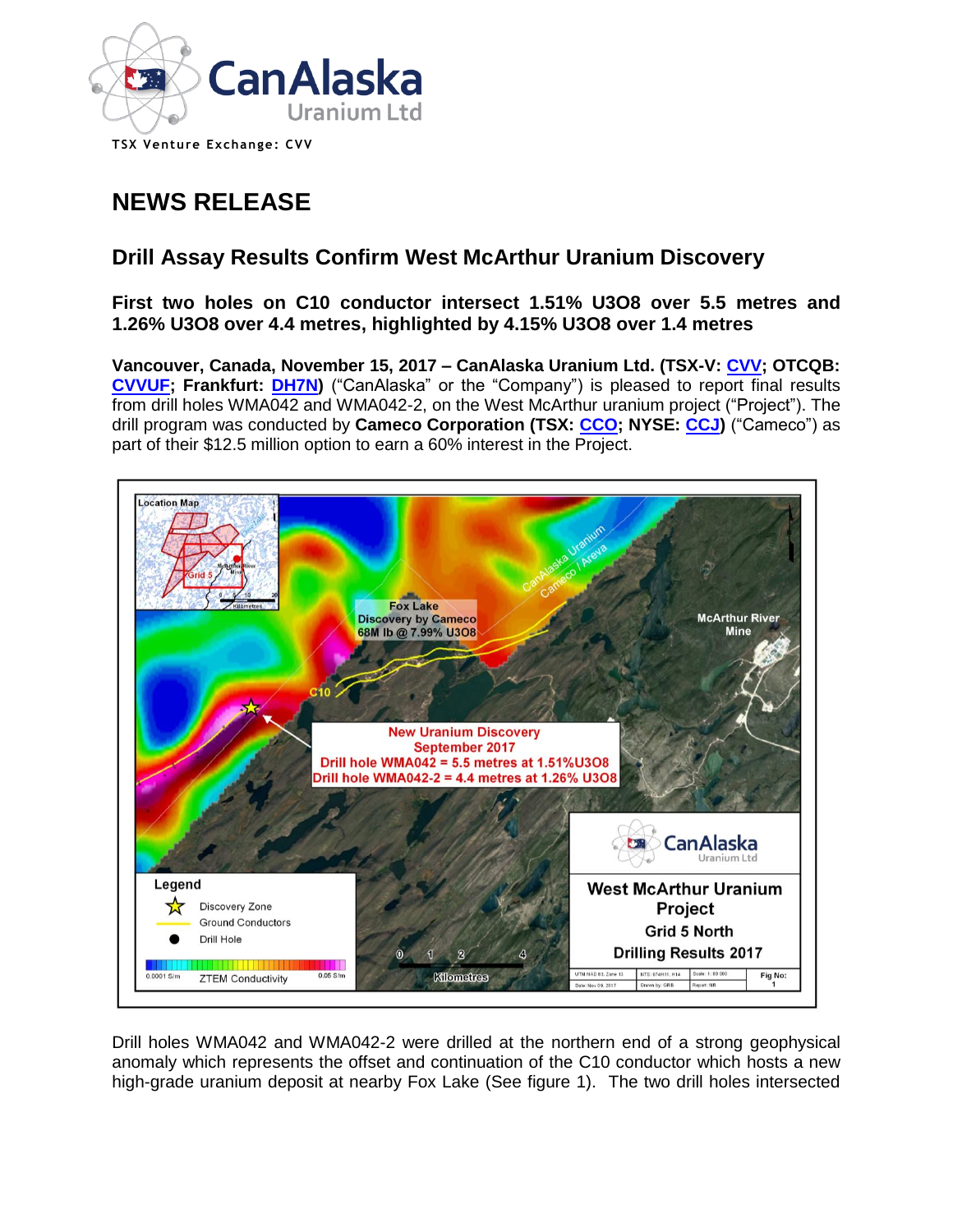high-grade uranium within a broad fault controlled zone of strongly bleached sandstone accompanied by a pyrite halo just above the Athabasca sandstone unconformity.

In drill hole WMA042, strong pervasive brick-red hematite from 697.8 m to 700.2 m transitions into irregular patchy hematite with pervasive fracture-controlled sooty pyrite and localized perched fracture-controlled uranium mineralization to 715.6 metres. The remainder of the sandstone column is strongly bleached and overprinted by weak sooty pyrite as a halo about a brittle fault zone from 738.9 to 743.2 metres that is characterized by strong quartz dissolution (~25% core loss), sooty pyrite, and steeply dipping fractures. Below the fault, the sandstone is weakly silicified to 773.8 metres, below which pervasive sooty pyrite overprints the sandstone and is associated with orange-brown oxides, local fracture controlled brick-red hematite and disseminated uranium mineralization (Table 1). The unconformity was intersected at 782.1 metres.

In drill holes WMA042-2, bleached sandstone with weakly disseminated sooty pyrite leads to a brittle fault zone from 710.8 to 718.2 metres. The fault zone is characterized by broken core, steeply-dipping coated fractures and gouge, core loss as a result of structurally-controlled quartz dissolution, weak limonite and strong sooty pyrite. Below the fault zone, strong disseminated and fracture-controlled sooty pyrite and clay alteration continue to 721.3 metres, followed by competent bleached sandstone with pervasive weak sooty pyrite and local dravitic fractures to 768.4 metres. A brittle sandstone fault is characterized by broken to unconsolidated core with strong sooty pyrite, 16% core loss, strong quartz dissolution, and strong clay replacement that includes 10-40 cm wide sections of massive clay from 768.4 metres to the unconformity at 778.0 metres. Disseminated uranium mineralization is hosted within the fault zone, upgraded in the intervals of massive clay (Table 1).

The geochemical uranium halo above the mineralization is extensive. It extends 100 metres above the unconformity and is then followed by a second, fault controlled, uranium and high boron halo from 170 metres to over 500 metres above the unconformity (See figure 2.)

| <b>Drill Hole</b> | From<br>metres | To<br>metres | Length,<br>metres | Grade %<br><b>U3O8</b> |
|-------------------|----------------|--------------|-------------------|------------------------|
| <b>WMA042</b>     | 705.3          | 709.1        | 3.8               | 0.12                   |
| <b>WMA042</b>     | 773.3          | 778.8        | 5.5               | 1.51                   |
| WMA042            | including      |              | 1.4               | 4.15                   |
| WMA042            | 781.3          | 782.1        | 0.8               | 0.19                   |
|                   |                |              |                   |                        |
| <b>WMA042-2</b>   | 770.1          | 770.6        | 0.5               | 0.16                   |
| <b>WMA042-2</b>   | 773.6          | 778.0        | 4.4               | 1.26                   |
| <b>WMA042-2</b>   | including      |              | 0.9               | 2.73                   |

## **Table 1: Uranium Assay Grades**

Drill holes WMA035 and WMA043-1, located 300 metres to the southeast, intersected the unconformity 30 metres lower, indicating a step-fault between the two sets of drill holes. These holes are marked by strong bleaching above and below the unconformity along faults with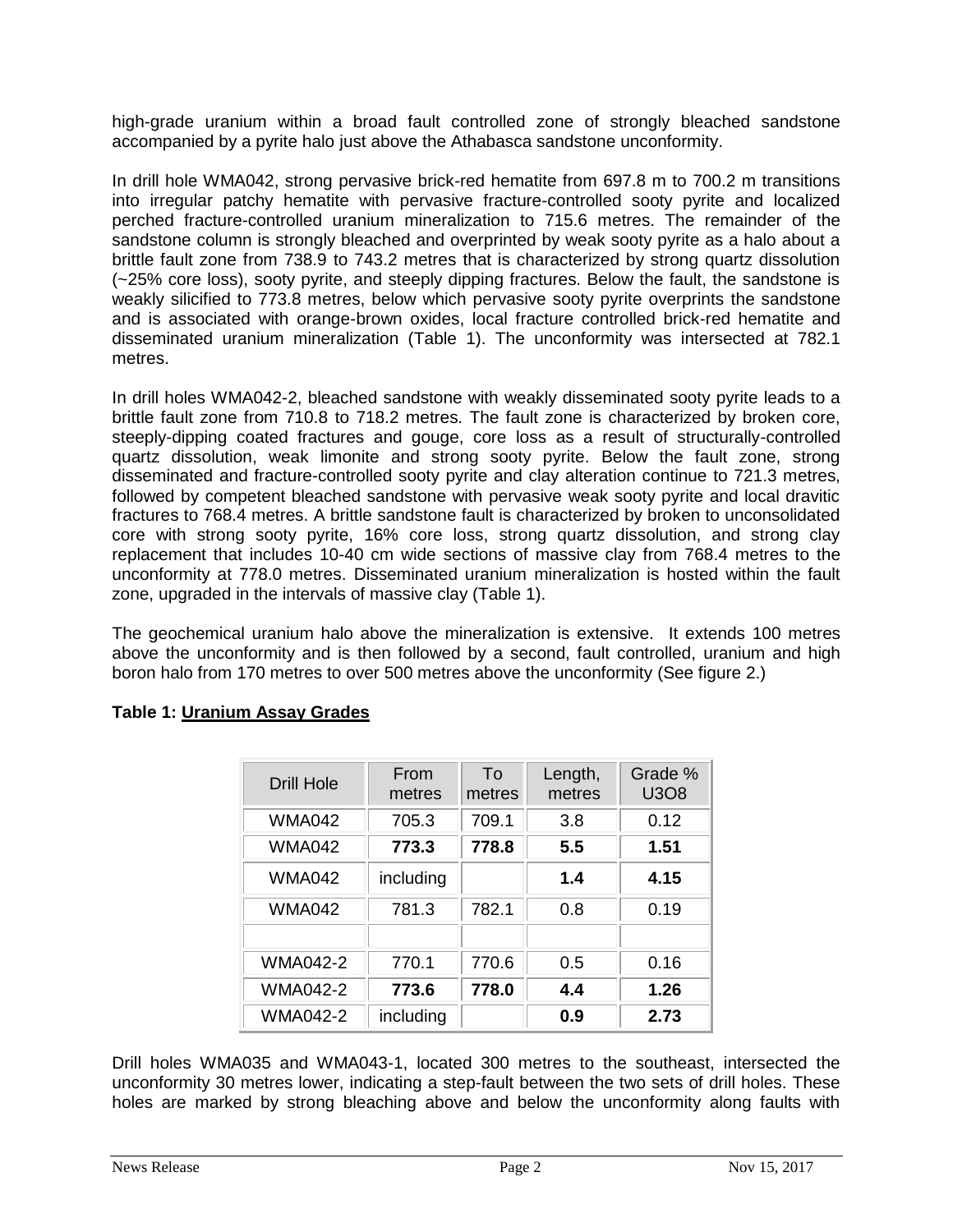silicification reaching 300 metres above the unconformity. The uranium halo reaches 350 metres above the unconformity and is accompanied by a significant high boron halo (780+ metres) that comes close to surface.

Section 6000W (see figure 2 below) shows the four drill holes described above, one drilled in 2016 and three drilled in 2017.



Cameco is carrying out the current work as part of an option to earn a 60% interest in the West McArthur project. Cameco has paid CanAlaska an initial \$725,000 and has the right to earn a first stage 30% interest for a \$5 million exploration program within 3 years (\$2.9 million to date) on two separate target areas: Grid 1 and Grid 5. Cameco will then have the right, after a \$500,000 payment, to carry out a further \$6.275 million of work on the Project over the following 3 years, to earn a further 30% interest and form a Joint Venture (JV) with CanAlaska.

The West McArthur uranium project covers 35,830 hectares (88,536 acres) commencing 15 kilometres (9 miles) west of Cameco's majority-owned McArthur River uranium mine. More importantly, the Project is immediately adjacent to Cameco's Fox Lake uranium discovery with reported inferred resources of approximately 68.1 million lbs based on 387,000 tonnes at 7.99% U3O8. The Fox lake discovery is within the Read Lake project operated by Cameco (Cameco 78.2%, Areva 21.8%). Further information on Project is available at

[http://www.canalaska.com/s/West\\_McArthur.asp?ReportID=560713.](http://www.canalaska.com/s/West_McArthur.asp?ReportID=560713)